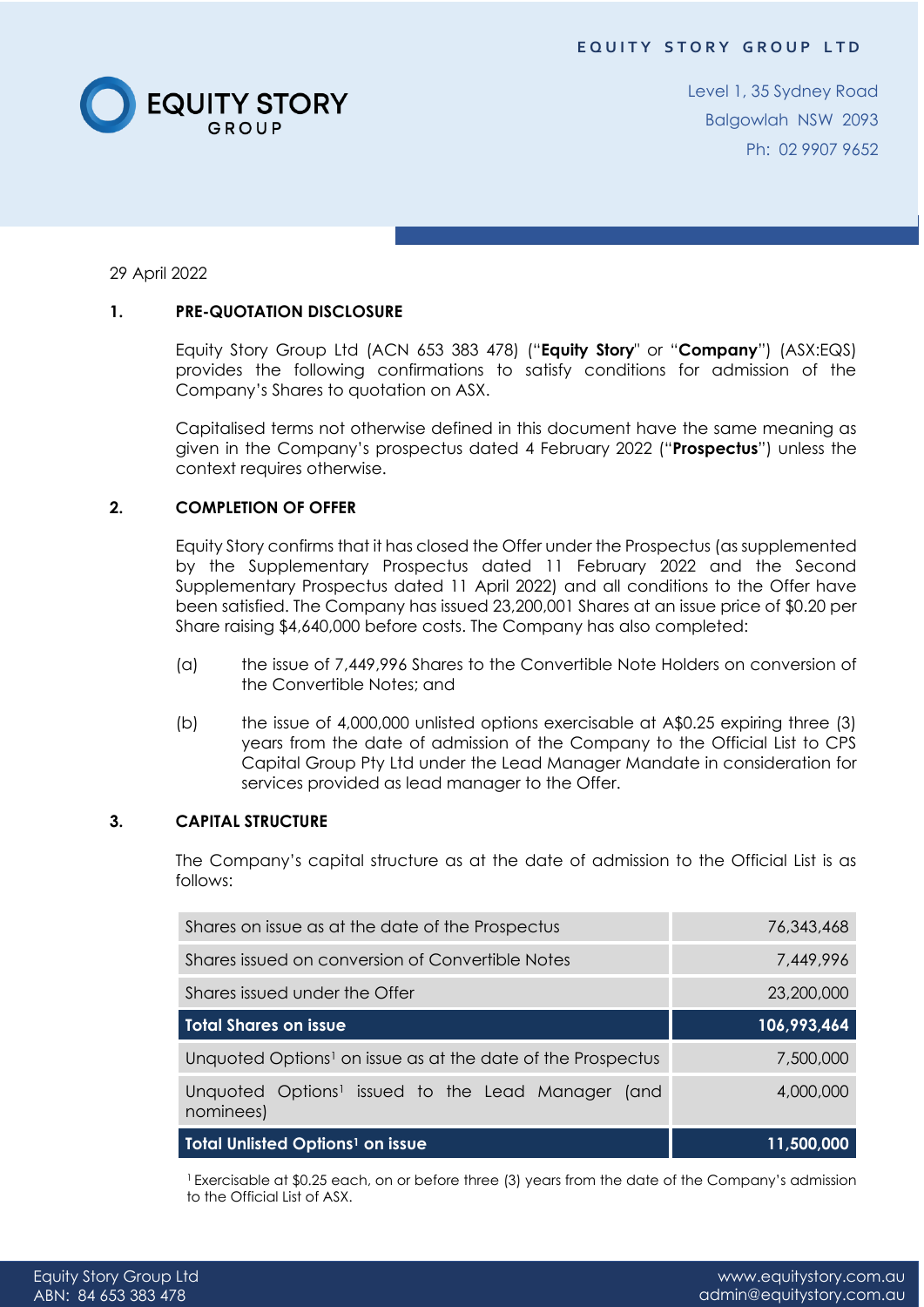

### **4. RESTRICTED SECURITIES**

Equity Story confirms that subject to quotation, the following securities will be restricted from trading pursuant to the ASX Listing Rules for the period as set out below:

| <b>Security</b>                                                                                                                        | <b>Number</b> | <b>Restriction Period</b>           |
|----------------------------------------------------------------------------------------------------------------------------------------|---------------|-------------------------------------|
| Fully paid ordinary shares                                                                                                             | 66,378,668    | 24 months from quotation            |
| Fully paid ordinary shares                                                                                                             | 11,189,809    | 12 months from the date of<br>issue |
| Unquoted Options exercisable at<br>\$0.25 and expiring 3 years from the<br>date of admission of the Company<br>to the Official List    | 10,000,000    | 24 months from quotation            |
| Unquoted Options exercisable at<br>\$0.25 and expiring on 3 years from<br>the date of admission of the<br>Company to the Official List | 1,500,000     | 12 months from<br>17 November 2021  |

# **5. STATEMENT OF COMMITMENTS**

Set out below is statement of commitments based on the actual amount of funds raised under the Offer, being \$4,640,000:

|                                                                             | Amount (\$) | <b>Percentage of</b><br>Funds (%) |
|-----------------------------------------------------------------------------|-------------|-----------------------------------|
| Funds raised from the Offer                                                 | \$4,640,000 |                                   |
| <b>Allocation of funds</b>                                                  |             |                                   |
| Advertising                                                                 | \$1,060,000 | 22.84%                            |
| Marketing - Growth and<br><b>Customer Acquisition (including</b><br>events) | \$800,000   | 17.24%                            |
| <b>Market Analysis</b>                                                      | \$280,000   | 6.03%                             |
| Further Investment and<br>Development of Technology                         | \$100,000   | 2.16%                             |
| Licensing Expansion                                                         | \$180,000   | 3.88%                             |
| Expenses of the Offer                                                       | \$521,000   | 11.23%                            |
| <b>Administration Costs</b>                                                 | \$999,000   | 21.53%                            |
| Working capital                                                             | \$700,000   | 15.09%                            |
| Total                                                                       | \$4,640,000 | 100.00                            |